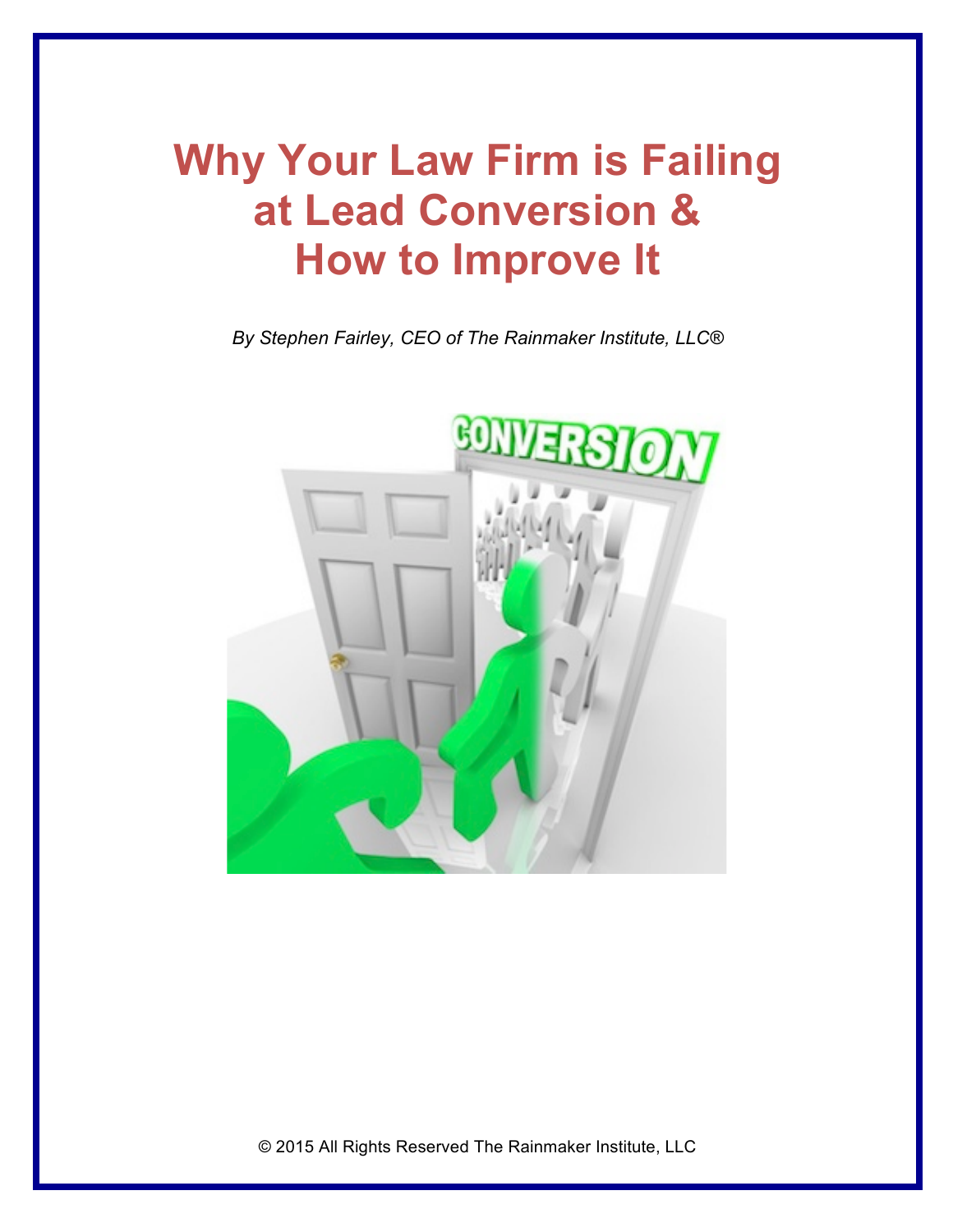A topic that should be at the top of every law firm's radar is how to improve your intake and lead conversion. This skill is woefully overlooked by most attorneys, who continue to focus 99% of their efforts and money on lead generation, fallaciously thinking this will solve their declining revenue problems.

Logically speaking, why would someone continue to spend an increasing amount of money on lead generation if they aren't doing everything they can to actually convert those leads into paying or retained clients? Lead generation too often comes down to a firm's financial ability to "throw money at the problem," but a lead conversion system can level the playing field and **give small firms a true unique competitive advantage.**

The problem is most lawyers believe they and their teams are great when it comes to lead conversion….and most of them are wrong! I understand no attorney wants to admit he or she doesn't know how to close a deal, but that is not what lead conversion is all about. **Lead conversion begins the moment someone initiates contact with you, not after you get them into your office.**

## **Research Results from the National Trial Lawyers**

In the weeks leading up to my keynote presentation at the previous National Trial Lawyers Summit, I had my staff call 126 of the law firms who had registered for the Miami Summit event and secret shop their intake process. The majority of NTL members practice either personal injury (PI), workers compensation, med mal, mass torts, or criminal defense. When calling the PI firms, we posed as a potential client who was in a car accident, was in an immense amount of pain in her neck and back, and was referred to their law firm by her doctor.

Here are the results of our findings:

- 70% did not ask our team member for any contact information before getting off the phone! It's very difficult to follow up with a lead when you don't have their contact information.
- When contact information was given to the law firm and a call back was promised, 52% of the firms never called back! How can you be good at follow up if you never actually follow up?
- Only 40 of the 126 law firms even bothered to identify the name of their firm when we called. The rest answered, "Law Office" or "Law Firm." Why spend so much time "branding" your law firm when you don't even use the name when answering the phone?
- 90 firms left our staff on hold for at least two minutes. How long do you think an interested prospect would wait before hanging up and calling the next law firm?
- When our staff asked for the law firm's website address, 33% misspelled it.

During the course of the call we asked an easy softball question, "I'm feeling overwhelmed with all the choices and I'm having a difficult time deciding which law firm to hire. Can you tell me why I should hire your law firm?"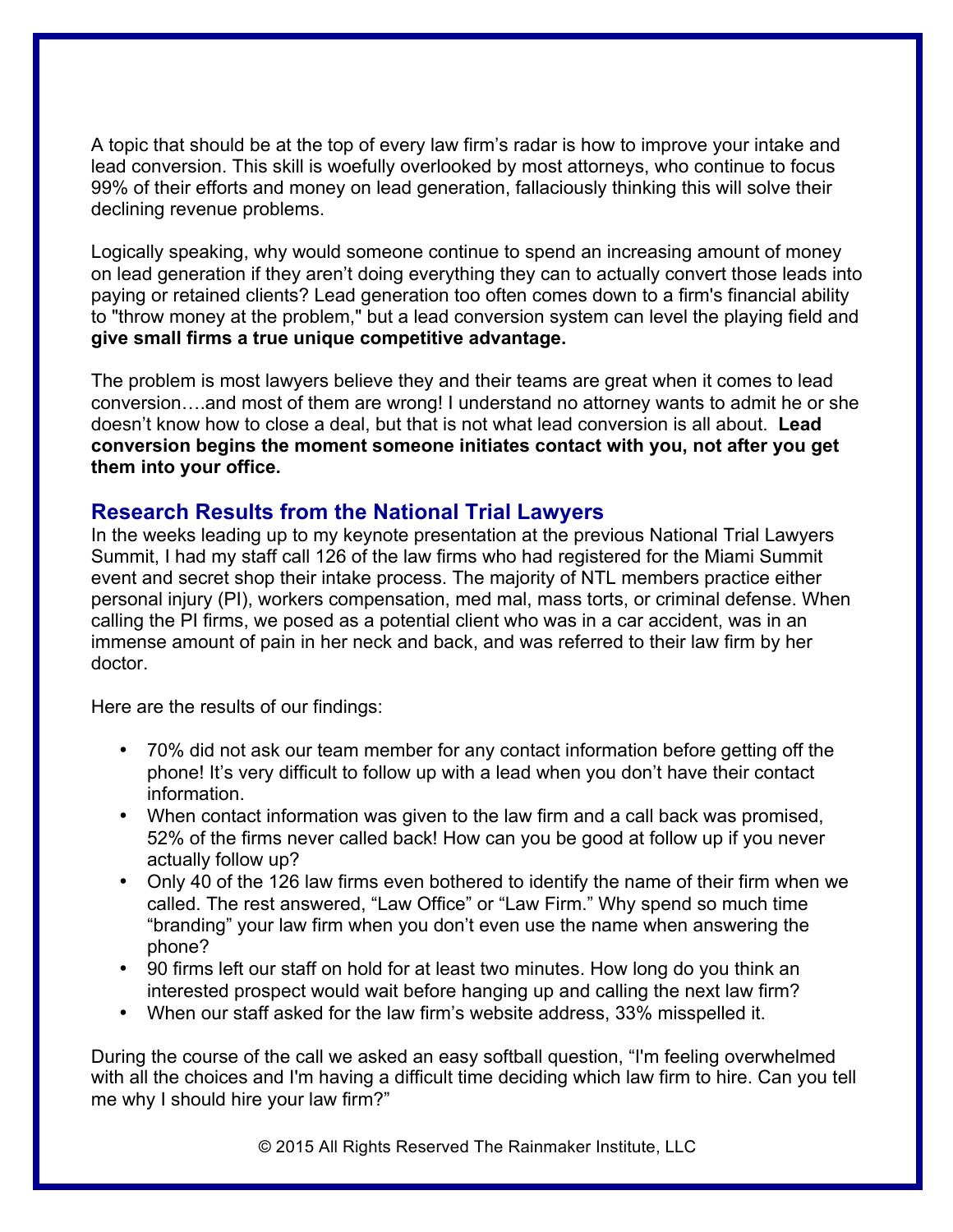

This chart shows the responses we got when our staff asked why they should hire the firm:

Note that a majority of firms (61%) gave reasons that **any prospect would assume is a given** from a law firm (the first two) or is a total turnoff (the last one):

- 23% responded: "We have a lot of experience"
- 21% responded: "We care about our clients"
- 17% responded: "I don't know/someone else could answer better"

Other interesting responses ranged from, "I'm not at liberty to say" (is it a state secret?) to a partner in NYC who remarked, "I'm not going to tell you why we are different!" Our *favorite* response was, "I like to think the firm fights for justice and the lower people." Yes, the intake person actually said "lower people."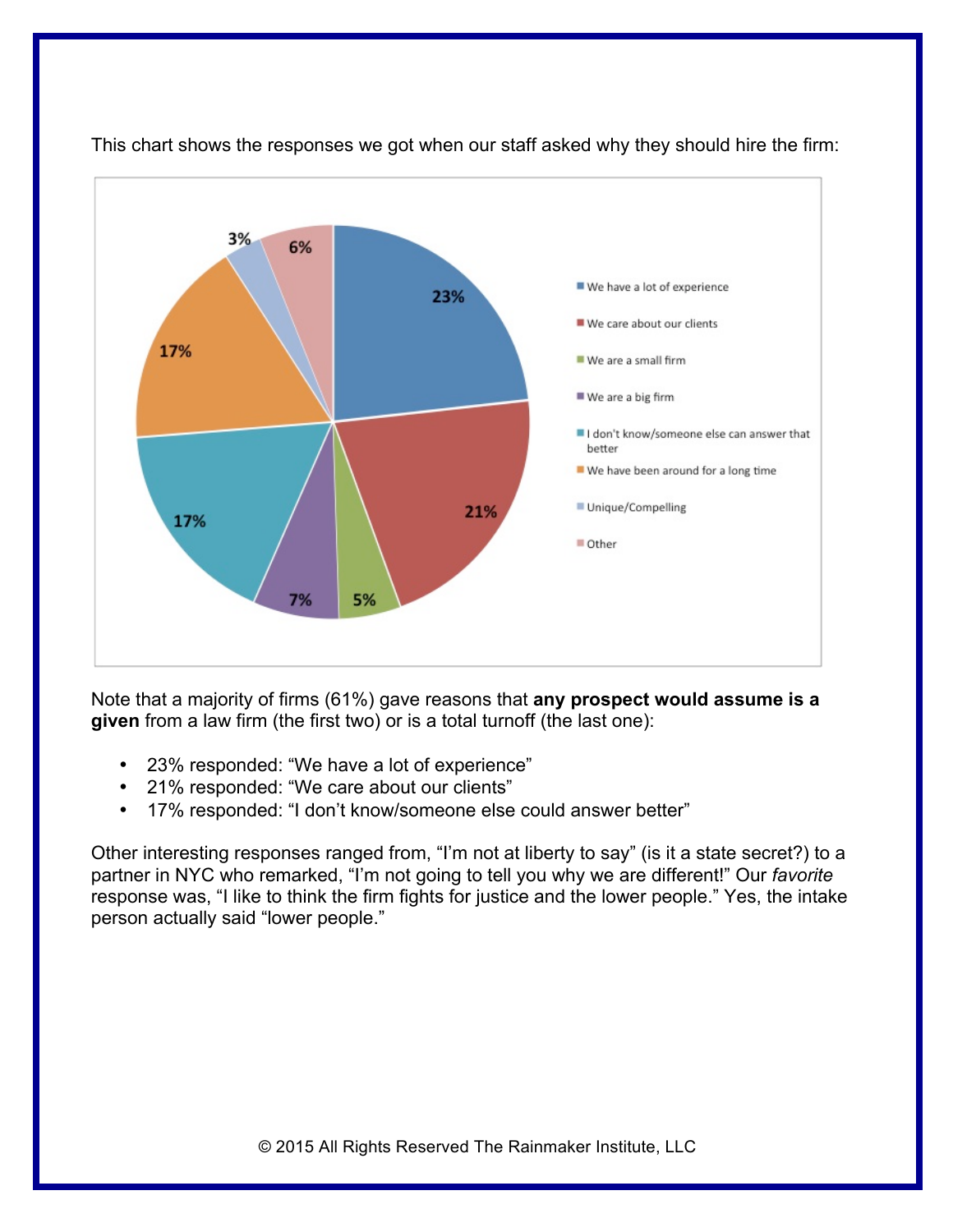

Here is the actual breakdown of those call results:

We have performed similar call campaigns prior to our monthly Rainmaker Retreat legal marketing workshops (http://www.RainmakerRetreat.com), by calling the offices of attendees and we have found that the results are not very different, regardless of practice area. Most law firms do not have a proper intake and lead conversion system in place that begins when someone calls or initiates contact with the firm and they have not trained their staff!

By the way, if you want to find out how your law firm compares to these stats, I recommend you have us secret shop them. Just give us a call and we will do it at no charge.

I was consulting with a client recently who is spending \$15,000 to \$20,000 per month on lead generation, but said he had no money to spend on improving his lead conversion—even though he is only converting 11% into paying clients! It's insane to spend money on marketing to get your phone to ring and then not spend the time, energy and money to ensure you're doing all you can to encourage them to hire you!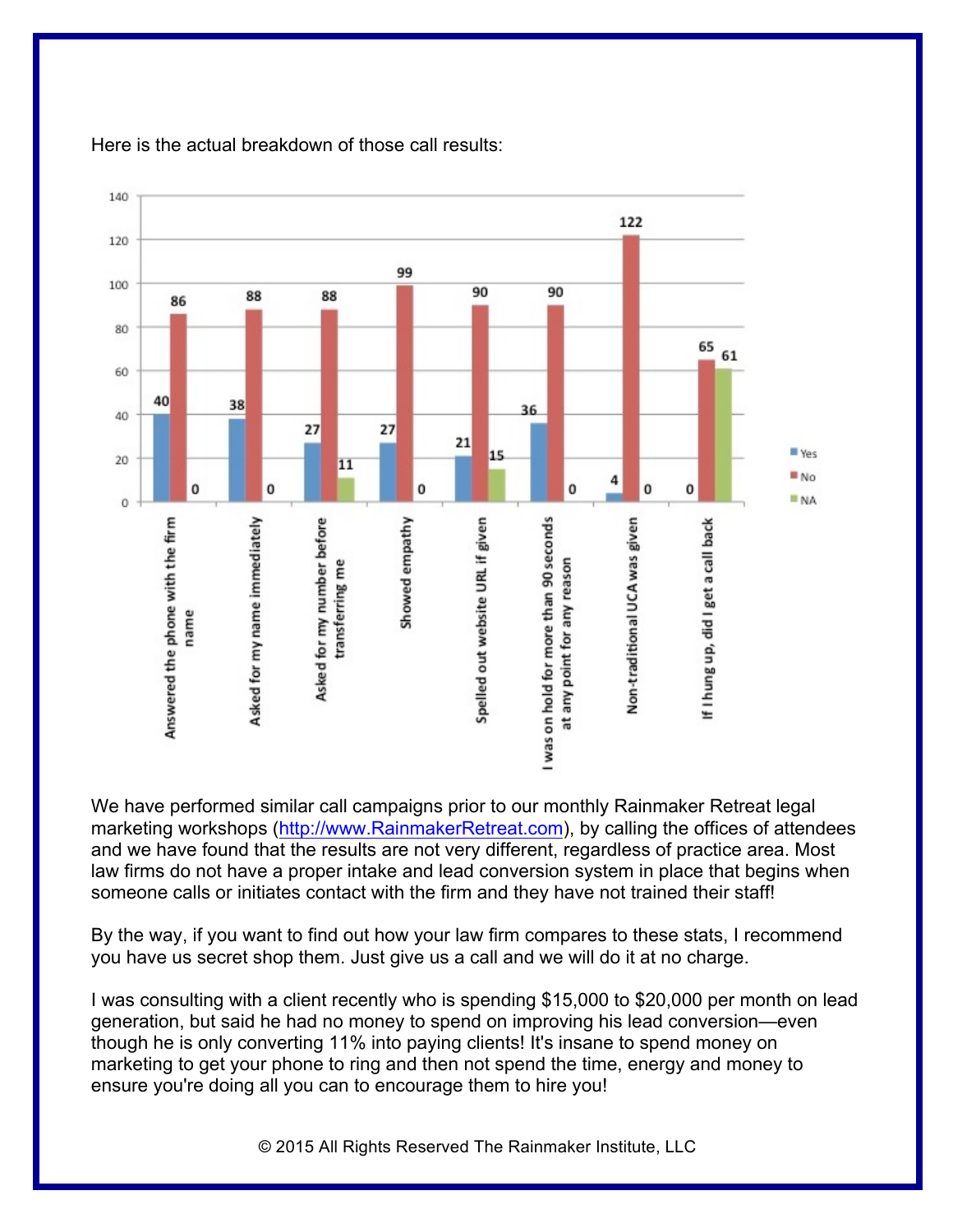**So few firms are making a positive impression on the initial call that there is HUGE opportunity to set your law firm apart by improving and focusing on your intake process!** Here are just a few of the best practices we teach our clients on how to improve the intake process, the true beginning of a solid lead conversion system:

**1. Have a dedicated person answer the phone:** We were astounded by how many firms answered the phone in a way that left the distinct impression we were annoying them when we called, as if we were taking them away from another priority.

**2. Show compassion and empathy.** Of 126 law firms, only 27 (21%) expressed any compassion or sympathy when our staff told them about their situation: "I was in a car accident and I'm having a lot of pain in my neck and lower back!" A simple, "I'm so sorry to hear about that. Are you ok?" can go a long way towards connecting with a potential client.

**3. Get the caller's name and phone number at the beginning of the call in case you get cut off.** If you do get cut off unexpectedly call them back immediately. Somewhere during the call you should also get their email address or at least permission to text them information after the call.

**4. If you send someone to your website, SPELL it out clearly.** Many law firm websites domain names are hard to spell or understand over a bad cell phone connection. One intake person gave us the wrong website altogether which sent us to a different law firm!

**5. Do what you say you are going to do when you say you will do it.** Many firms said they would send us information via email or mail – we only received one response.

**6. Do not answer the phone with a generic "law firm."** Clearly say the name of your law firm.

**7. If you are going to place someone on hold, always ask for his or her permission first.**

**8. Write out three to five reasons that make your law firm different.** Make certain anyone talking with prospects can recite these from memory and knows how to weave them into a call. Everyone, whether they verbalize it or not, wants to know the answer to, "Why should I hire you?"

**9**. Remember that people buy emotionally and justify logically, so the person on the phone must **build an emotional relationship with the caller.**

**10. Have a dedicated person** to return all voicemails the same day.

**11. Never make an attorney responsible for following up with leads.** Even though they may have the best of intentions, other things will take priority. Task a staff person with following up with leads and setting appointments with the attorney.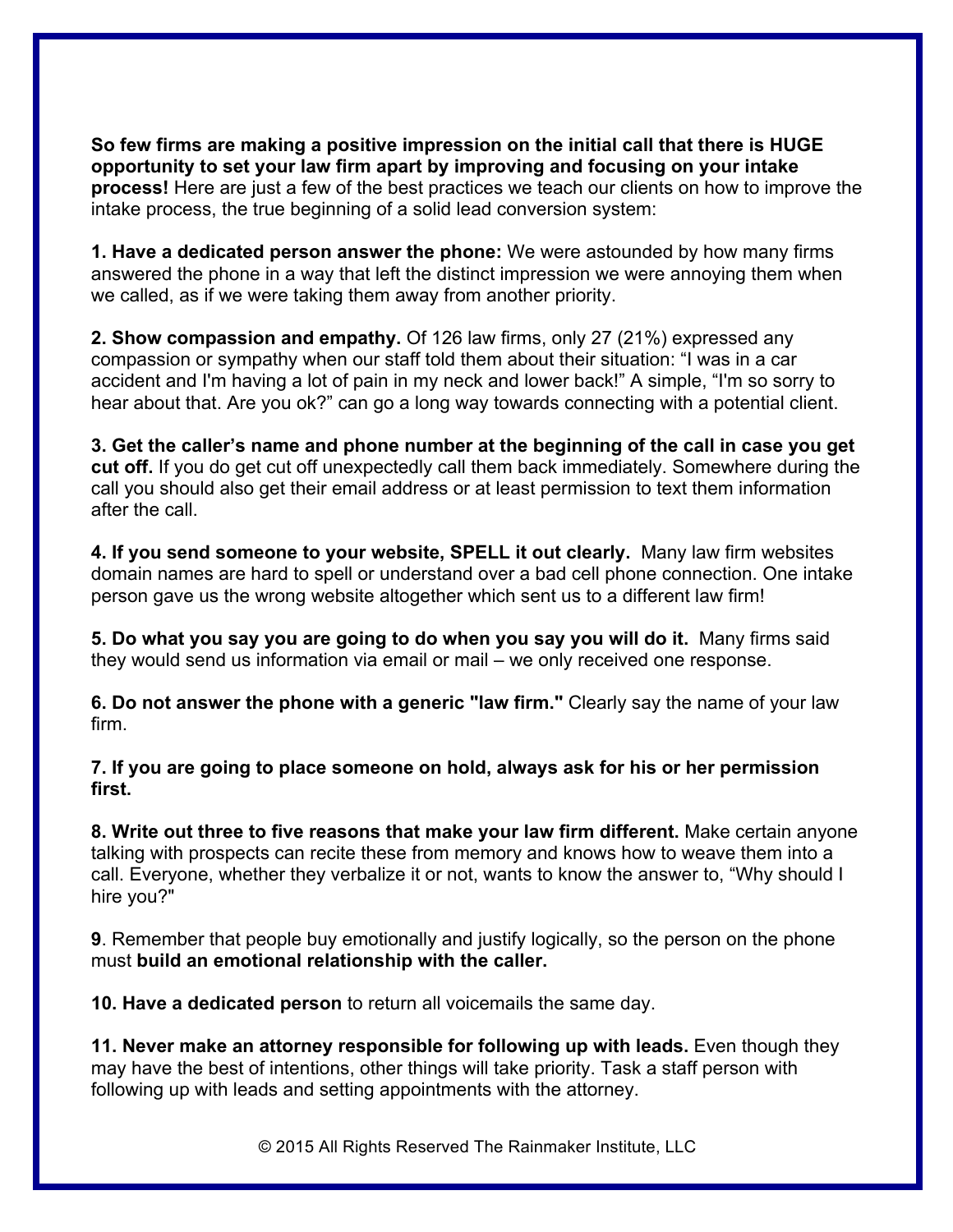**12. Never quote fees over the phone.** The sole purpose of the call is to get qualified leads into your office. You will always have a higher closing ratio if you meet prospects face to face rather than trying to "sell" them over the phone.

**If** you've realized you need a system that actually helps you track and convert more of those leads into retained or paying clients, you might benefit from the **Rainmaker Lead Conversion System.** It's a software-generated approach that includes training and consulting with a firm's staff on best practices, but at the heart of it is a software-driven system that tracks where all your leads are coming from.

It tracks what your conversion rate is by office location if you have multiple offices, by attorney, how many of those appointments actually show up, how many convert to retained clients, and more. After the initial consultation, it sends out auto responder e-mails that follow up and track every single lead. It has a series of action-trigger sequences. It's a very, very comprehensive system, and if you want to run an effective lead conversion program, you can't just use Excel.

**For more information about our lead conversion services and our other proven marketing strategies, we invite you to call us at 888-588-5891 or visit www.RainmakerIntake.com.** 

## **About Stephen Fairley**

**Stephen** is the CEO of The Rainmaker Institute, the nation's largest law firm marketing company specializing in lead conversion for small to medium size law firms. Over 10,000 attorneys nationwide have benefited from learning and implementing the proven marketing and lead conversion strategies taught by The Rainmaker Institute, LLC.



He works exclusively with attorneys to find new clients fast using online and offline legal marketing strategies and to convert more prospects into paying clients using automated marketing and by fixing their follow up systems.

**Stephen** is a nationally recognized law firm marketing expert and the international bestselling author of 12 books, a library of cutting edge webinar programs, and 10 audio and video training programs including: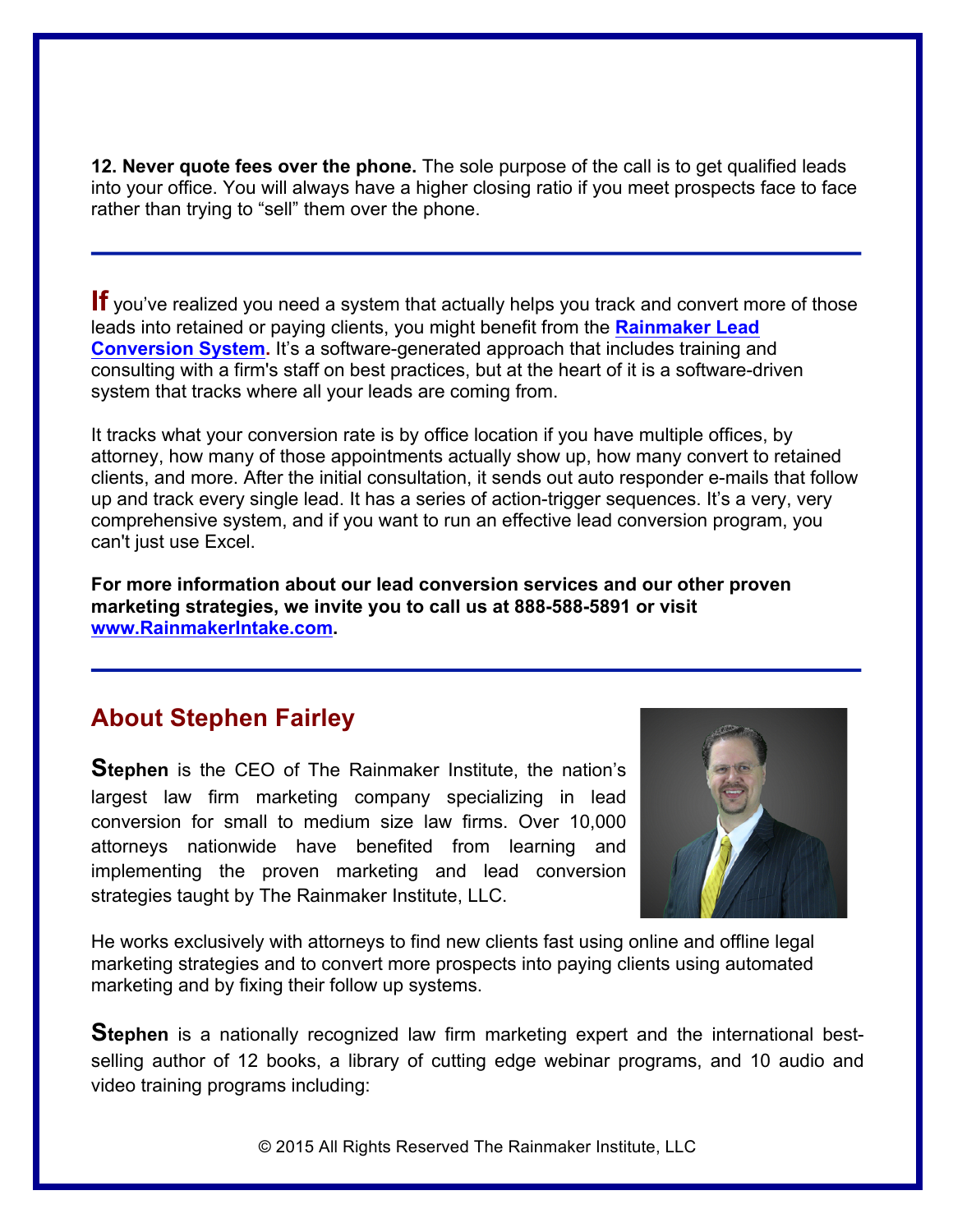**He** is a Registered Corporate Coach (RCC) through the Worldwide Association of Business Coaches, has a Master's degree in Counseling and a second Master's in Clinical Psychology. Stephen's doctoral training is from Wheaton College (IL) in Clinical Psychology and he practiced as a therapist for several years in Virginia and Chicago. After leaving the field of clinical psychology Stephen founded and ran two technology companies, one in the restaurant industry and another in the health sciences field prior to launching Today's Leadership Coaching, LLC, a Chicago-based professional business coaching and consulting firm.

Through Today's Leadership Coaching, LLC, Stephen led a team of experienced business consultants and psychologists as they worked with over a dozen Fortune 500 companies, but primarily small to mid-sized, privately held businesses in the Chicagoland area. The focus of their consulting was on leadership development, high impact team building, and management training. Periodically, the team would be asked by smaller clients to consult on business development and marketing related issues. Stephen found he enjoyed the marketing aspect of consulting more than the leadership development. As a result, he spent time developing his philosophy of relationship-based marketing and how to apply this in a professional service-based company. He encapsulated this in his first book, Practice Made Perfect for Small Business Owners 2001), which he wrote in 7 days without notes while on a cruise ship in the middle of the Caribbean.

**It** was shortly afterwards that he was asked by a major New York publishing company, John Wiley & Sons, to write one of the very first professional books on the newly forming field of professional business coaching. He researched and wrote his second book in six months and when Getting Started in Personal and Executive Coaching was published in 2003 it quickly achieved international best-selling status in 4 different countries: the United States, Canada, the United Kingdom, and Australia.

The very next year, **Stephen was named "America's Top Marketing Coach"** by CoachVille, the world's largest professional coaching association and given their top "professional coaching" industry award. He spent the next few years flying around the country speaking to industry groups, companies, and trade associations on business coaching and marketing. He soon realized his true passion was in working with small, privately held, professional service-based companies.

While living in Chicago he had the honor to speak to sell-out crowds of attorneys first at the State Bar of Wisconsin, followed by the Illinois State Bar, then the prestigious New York State Bar at their annual convention.